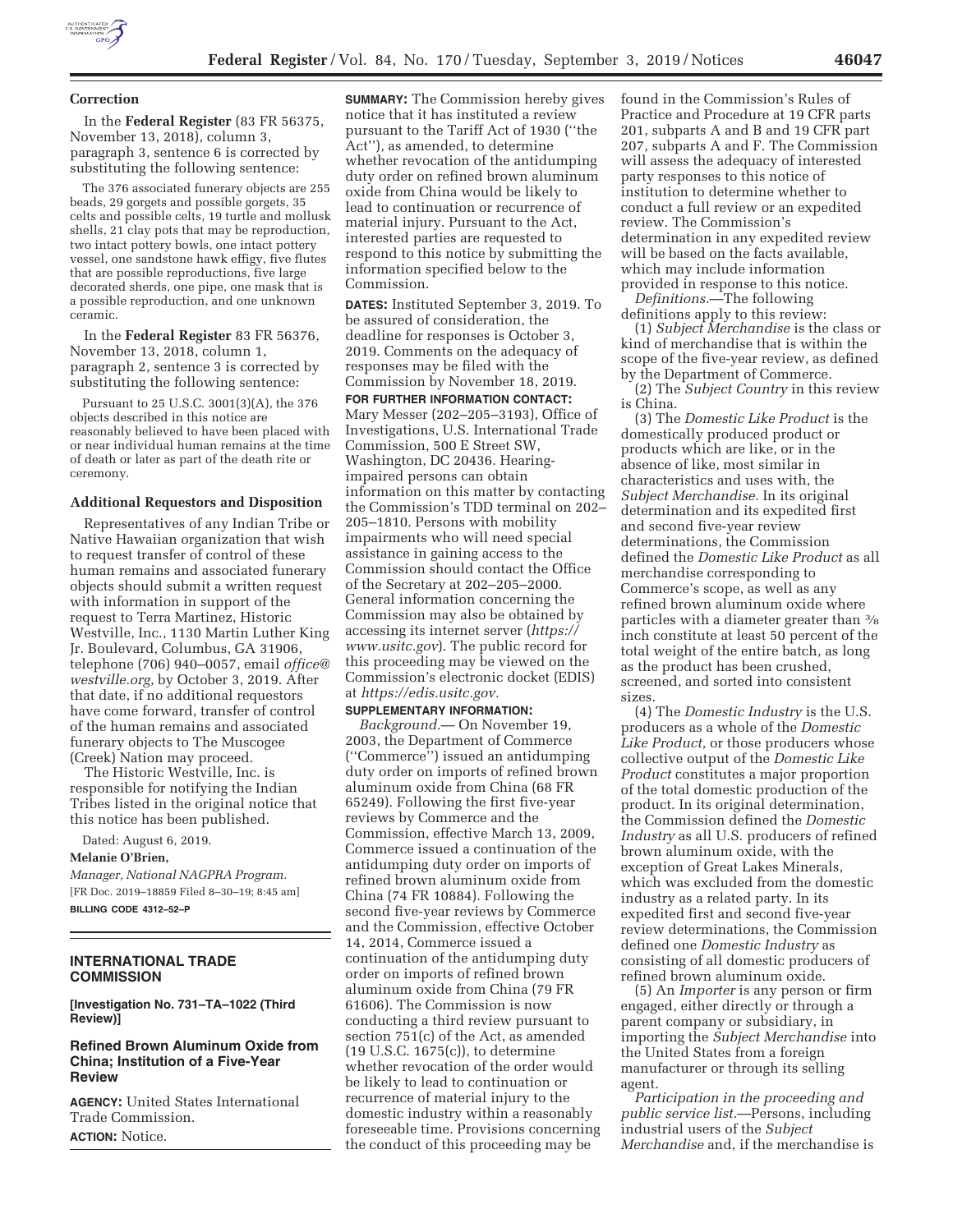sold at the retail level, representative consumer organizations, wishing to participate in the proceeding as parties must file an entry of appearance with the Secretary to the Commission, as provided in section 201.11(b)(4) of the Commission's rules, no later than 21 days after publication of this notice in the **Federal Register**. The Secretary will maintain a public service list containing the names and addresses of all persons, or their representatives, who are parties to the proceeding.

Former Commission employees who are seeking to appear in Commission five-year reviews are advised that they may appear in a review even if they participated personally and substantially in the corresponding underlying original investigation or an earlier review of the same underlying investigation. The Commission's designated agency ethics official has advised that a five-year review is not the same particular matter as the underlying original investigation, and a five-year review is not the same particular matter as an earlier review of the same underlying investigation for purposes of 18 U.S.C. 207, the post employment statute for Federal employees, and Commission rule 201.15(b) (19 CFR 201.15(b)), 79 FR 3246 (Jan. 17, 2014), 73 FR 24609 (May 5, 2008). Consequently, former employees are not required to seek Commission approval to appear in a review under Commission rule 19 CFR 201.15, even if the corresponding underlying original investigation or an earlier review of the same underlying investigation was pending when they were Commission employees. For further ethics advice on this matter, contact Charles Smith, Office of the General Counsel, at 202– 205–3408.

*Limited disclosure of business proprietary information (BPI) under an administrative protective order (APO) and APO service list.*—Pursuant to section 207.7(a) of the Commission's rules, the Secretary will make BPI submitted in this proceeding available to authorized applicants under the APO issued in the proceeding, provided that the application is made no later than 21 days after publication of this notice in the **Federal Register**. Authorized applicants must represent interested parties, as defined in 19 U.S.C. 1677(9), who are parties to the proceeding. A separate service list will be maintained by the Secretary for those parties authorized to receive BPI under the APO.

*Certification.*—Pursuant to section 207.3 of the Commission's rules, any person submitting information to the Commission in connection with this

proceeding must certify that the information is accurate and complete to the best of the submitter's knowledge. In making the certification, the submitter will acknowledge that information submitted in response to this request for information and throughout this proceeding or other proceeding may be disclosed to and used: (i) By the Commission, its employees and Offices, and contract personnel (a) for developing or maintaining the records of this or a related proceeding, or (b) in internal investigations, audits, reviews, and evaluations relating to the programs, personnel, and operations of the Commission including under 5 U.S.C. Appendix 3; or (ii) by U.S. government employees and contract personnel, solely for cybersecurity purposes. All contract personnel will sign appropriate nondisclosure agreements.

*Written submissions.*—Pursuant to section 207.61 of the Commission's rules, each interested party response to this notice must provide the information specified below. The deadline for filing such responses is October 3, 2019. Pursuant to section 207.62(b) of the Commission's rules, eligible parties (as specified in Commission rule 207.62(b)(1)) may also file comments concerning the adequacy of responses to the notice of institution and whether the Commission should conduct an expedited or full review. The deadline for filing such comments is November 18, 2019. All written submissions must conform with the provisions of section 201.8 of the Commission's rules; any submissions that contain BPI must also conform with the requirements of sections 201.6, 207.3, and 207.7 of the Commission's rules. The Commission's Handbook on E-Filing, available on the Commission's website at *https:// edis.usitc.gov,* elaborates upon the Commission's rules with respect to electronic filing. Also, in accordance with sections 201.16(c) and 207.3 of the Commission's rules, each document filed by a party to the proceeding must be served on all other parties to the proceeding (as identified by either the public or APO service list as appropriate), and a certificate of service must accompany the document (if you are not a party to the proceeding you do not need to serve your response).

No response to this request for information is required if a currently valid Office of Management and Budget (''OMB'') number is not displayed; the OMB number is 3117 0016/USITC No. 19–5–439, expiration date June 30, 2020. Public reporting burden for the request is estimated to average 15 hours per response. Please send comments

regarding the accuracy of this burden estimate to the Office of Investigations, U.S. International Trade Commission, 500 E Street SW, Washington, DC 20436.

*Inability to provide requested information.*—Pursuant to section 207.61(c) of the Commission's rules, any interested party that cannot furnish the information requested by this notice in the requested form and manner shall notify the Commission at the earliest possible time, provide a full explanation of why it cannot provide the requested information, and indicate alternative forms in which it can provide equivalent information. If an interested party does not provide this notification (or the Commission finds the explanation provided in the notification inadequate) and fails to provide a complete response to this notice, the Commission may take an adverse inference against the party pursuant to section 776(b) of the Act (19 U.S.C. 1677e(b)) in making its determination in the review.

*Information to be provided in response to this notice of institution:* As used below, the term ''firm'' includes any related firms.

(1) The name and address of your firm or entity (including World Wide Web address) and name, telephone number, fax number, and Email address of the certifying official.

(2) A statement indicating whether your firm/entity is an interested party under 19 U.S.C. 1677(9) and if so, how, including whether your firm/entity is a U.S. producer of the *Domestic Like Product,* a U.S. union or worker group, a U.S. importer of the *Subject Merchandi*se, a foreign producer or exporter of the *Subject Merchandise,* a U.S. or foreign trade or business association (a majority of whose members are interested parties under the statute), or another interested party (including an explanation). If you are a union/worker group or trade/business association, identify the firms in which your workers are employed or which are members of your association.

(3) A statement indicating whether your firm/entity is willing to participate in this proceeding by providing information requested by the Commission.

(4) A statement of the likely effects of the revocation of the antidumping duty order on the *Domestic Industry* in general and/or your firm/entity specifically. In your response, please discuss the various factors specified in section 752(a) of the Act (19 U.S.C. 1675a(a)) including the likely volume of subject imports, likely price effects of subject imports, and likely impact of